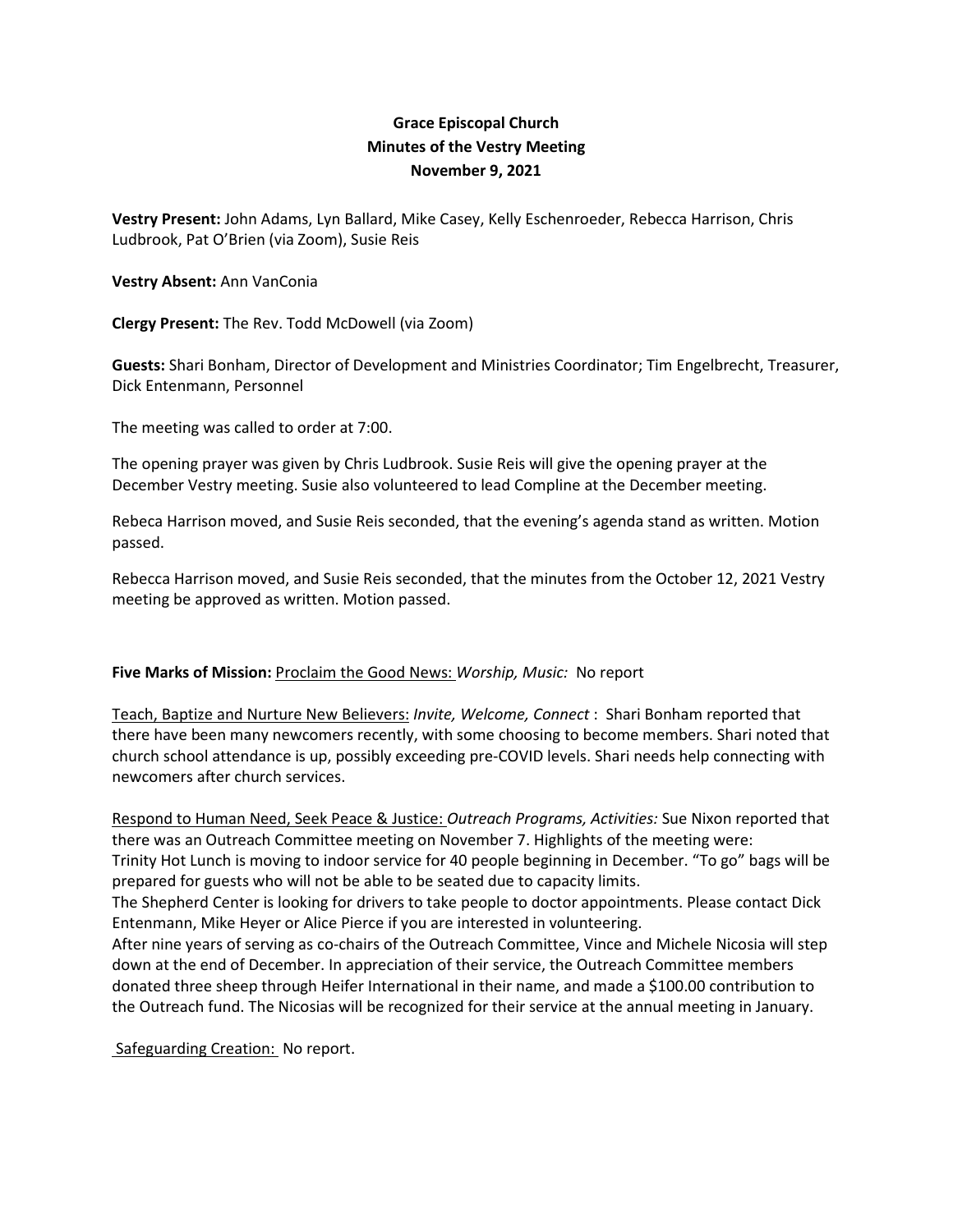Ministries of Governance, Administration, Stewardship and Facility: *Financial Report:* Tim Engelbrecht provided the financial report for the month ending October 31, 2021 to the Vestry. Since it was a non-quarterly month, no oral report was given.

*2022 Budget:* Tim provided a first look at the 2022 budget to the Vestry. The preliminary budget was drafted by the Finance Committee on November 8. As of November 7, pledge commitments for 2022 totaled \$283,787 from 81 pledgers. Of note in the preliminary budget:

Endowment Fund income is projected to be about \$25,000.00 higher than in 2021.

Income from St Thomas Church for the Deaf is listed as zero, assuming they will follow Emily Davis to Advent Crestwood.

It is not known if Contemplative Outreach will return to Grace.

The full Diocesan assessment (\$58,828.00) will be paid in 2022.

A Computer Hardware/Reserve account line item will be established, which will allow unused funds in a given year to remain in the account to build a reserve for inevitable future costs.

Four new line items under Facilities will be added to the budget: Commissary ADM Commission, Commissary Expenses, Commissary Maintenance Reserve, and Streaming Services.

The Finance Committee believes that the budget will be able to be fully funded once all pledges are received. The Committee will meet again on December 8, and will provide updated information to the Vestry at the December meeting. It is thought that it will not be necessary for the Vestry and Finance Committee to hold a Saturday meeting to discuss the budget.

Dick Entenmann noted that the preliminary budget includes a 4% cost of living (COLA) increase; funds for a nursery attendant; funds for an administrative assistant working 18 hours per week at \$18.00 per hour; and a merit pool.

*Accounting Controls:* Tim provided the Vestry with an updated version of the accounting controls document that was approved by the Vestry at the June 9, 2020 Vestry meeting. Rebecca Harrison moved, and Lyn Ballard seconded, that the Vestry approve the updated accounting controls document as presented by the Treasurer. Motion passed.

*Stewardship:* Tim reported that Betty Bowersox will send reminder pledge cards to those who have not responded to the pledge campaign. Thank you notes written by Vestry members will be sent to parishioners who submit a pledge for 2022.

*Endowment Fund:* Ron Ryan's tenure on the Endowment Committee will come to an end at the January Vestry meeting, as he finishes his second three-year term. Pat O'Brien moved, and Kelly Eschenroeder seconded, that the Vestry elect the following people to serve on the Endowment Committee: Leslie Hoffarth (1st term), and Mike Gibbons (2<sup>nd</sup> term). Motion passed.

**Junior Warden Report**: Rebecca Harrison reported that, as a result of a visit from the fire marshal and the building inspector, the kitchen range hood received a cleaning by a professional company, and some electrical work on the hood will be completed. After the fire marshal inspects the work, the commissary kitchen can be used. Jasper Pascal will be the first renter. He operates a food truck called Skewered. The water heater that serves the Lab School could not be repaired as previously hoped, so a new water heater was installed.

**Senior Warden Report:** Mike Casey and Susie Reis have agreed to serve a second, three-year term on the Vestry. A replacement for the outgoing Pat O'Brien will need to be found. The importance of having a Vesty that reflects the demographics of the parish was discussed.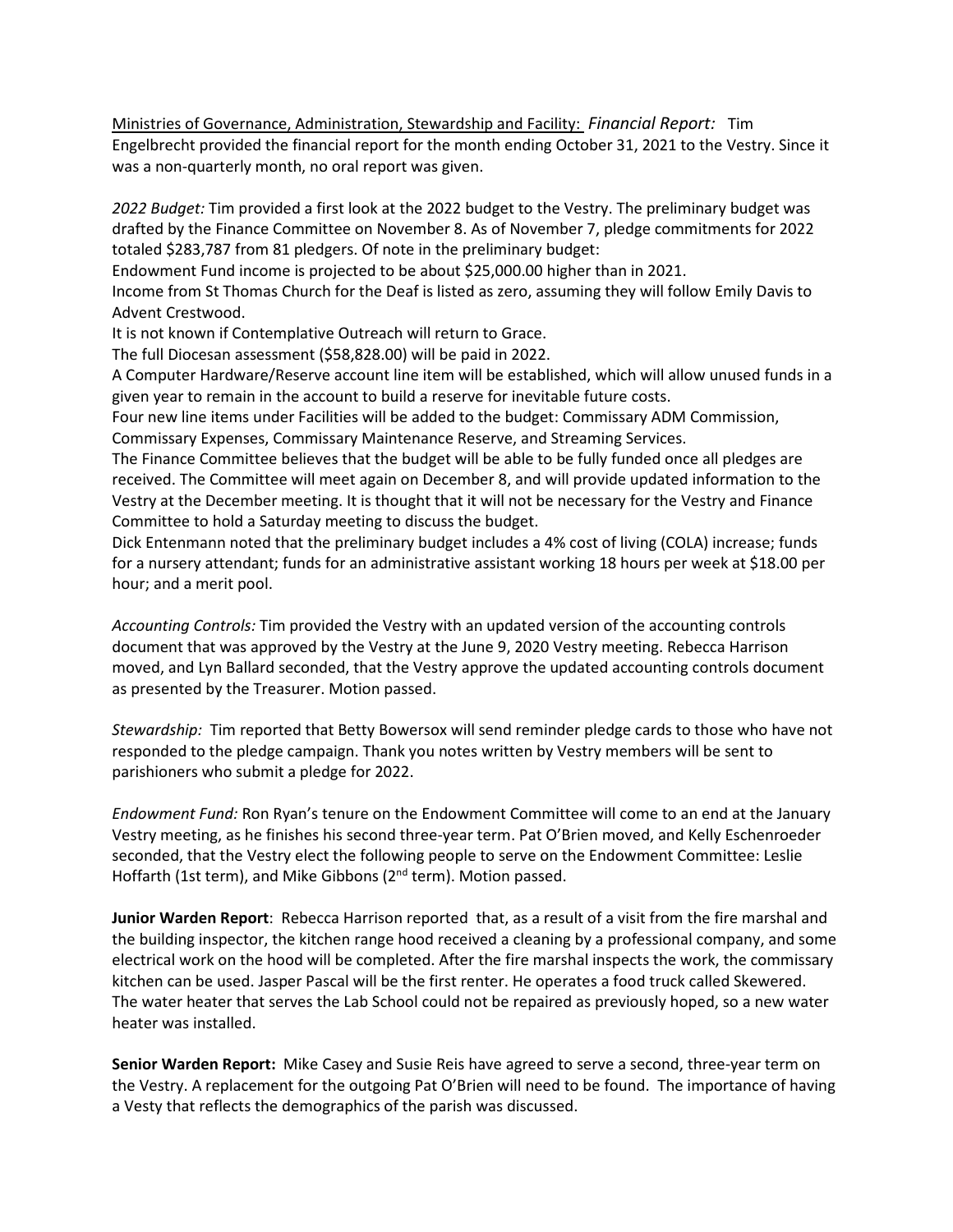**Report of the Rector:** Father Todd reported that he hopes to hear from St Thomas Church for the Deaf on whether or not they will be staying at Grace considering that their vicar, Emily Davis, is now at Advent Crestwood. There is one couple from St Thomas who is unwilling to drive to Advent, and would want to stay at Grace with an interpreter. The cost and scarcity of interpreters was discussed. Father Todd will begin his sabbatical on November 15, and will then co-lead the Holy Land pilgrimage. He will return on December 15.

Father Todd reported two deaths in the parish family – Joan Friedla and Beth Kehl. Father Todd is hoping to attend the December Vestry meeting via Zoom while on the pilgrimage.

The evening's meeting concluded with a reading of Compline.

Lyn Ballard moved, and Susie Reis seconded that the meeting adjourn. Motion passed.

The meeting adjourned at 8:13.

Respectfully submitted

Sue Nixon Secretary of the Vestry